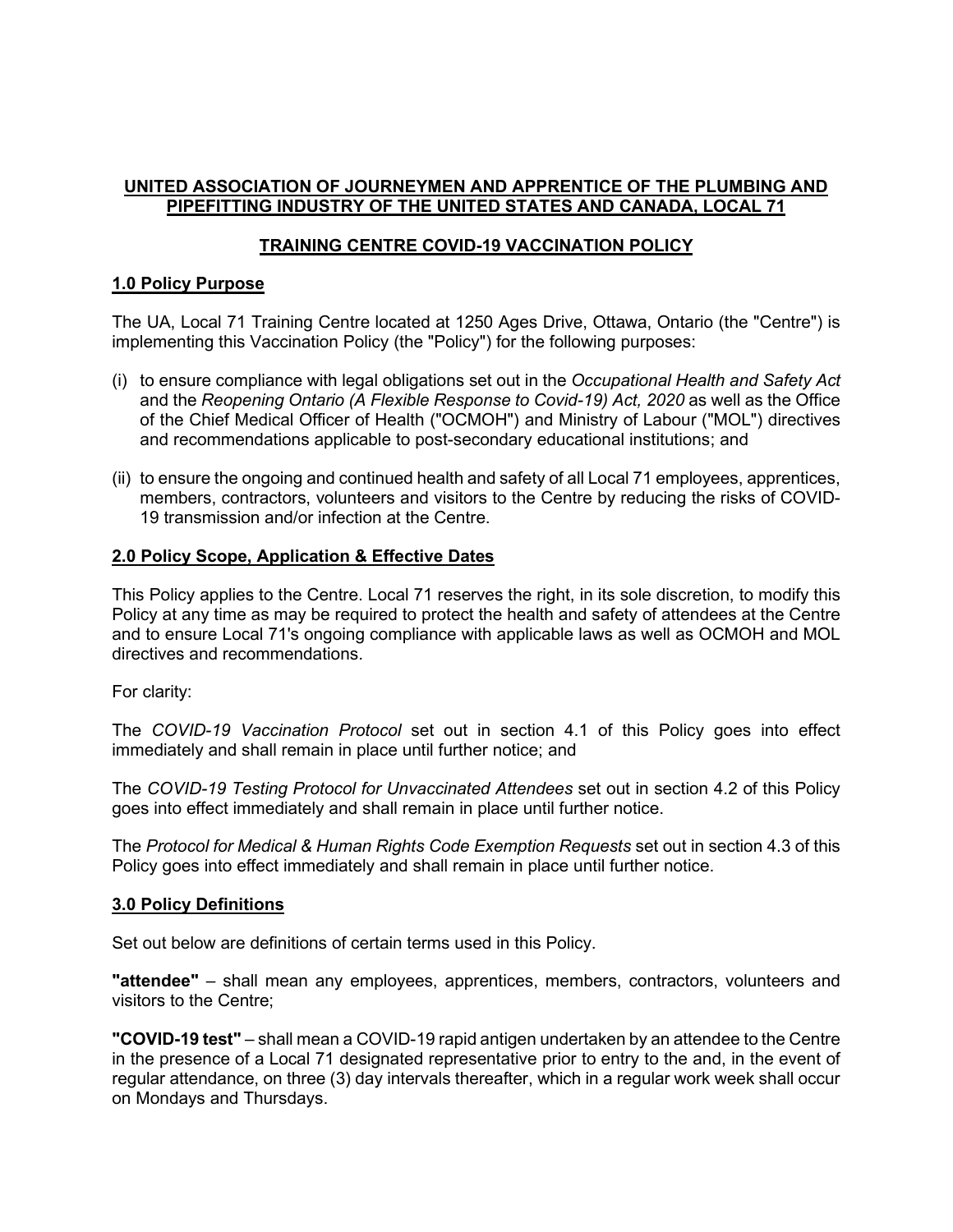**"existing COVID-19 health and safety protocols"** - shall mean and include any masking, social distancing, enhanced hygiene, pre-entry temperature checks, pre-entry screening questionnaires and or other protocols Local 71 may have in place at the Centre from time to time;

**"full vaccination"** or **"fully vaccinated"** – shall mean an attendee who has received a full series of a Health Canada approved COVID-19 vaccine (or a Health Canada approved vaccine combination) no less than fourteen (14) calendar days prior to entry to the Centre and who also maintains their full vaccination status by receiving any Health Canada approved and public health authority directed vaccination booster shots as may be identified from time to time;

**"Health Canada approved COVID-19 vaccination"** – shall mean *Comirnaty* (Pfizer-BioNTech (Comirnaty, tozinameran, BNT162b2)); *SpikeVax* (Moderna (mRNA-1273)); *Vaxzevria* (AstraZeneca/COVISHIELD (ChAdOx1-S, Vaxzevria, AZD1222)); Janssen/Johnson & Johnson (Ad26.COV2.S) and any other vaccine that may be approved by Health Canada in the future;

**"partial vaccination"** or "**partially vaccinated"** - shall mean any attendee at the Centre who has received one dose of a two (2) dose Health Canada approved COVID-19 vaccine series (or a Health Canada approved vaccine combination);

**"proof of a negative COVID-19 test result"** – shall mean the in-person verification of a COVID-19 negative rapid antigen test result by a designated Local 71 representative and/or an electronic copy (PDF document and/or picture) and/or paper copy confirming a negative COVID-19 test result that has been issued by a testing facility acceptable to Local 71 in its sole discretion no more than three (3) days prior to the attendees entry to the Centre and on three (3) day intervals thereafter, which in a regular work week shall mean proof of a negative COVID-19 test result on Mondays and Thursdays;

**"proof of vaccination"** – shall mean an electronic copy (PDF, picture, QR Code) or paper copy issued by the Ontario Ministry of Health (or other legitimate COVID-19 vaccination provider) which confirms an attendee's name, date of vaccinations, type of vaccinations received and/or any other alternative vaccination status verification document and/or process that may be introduced by the Provincial Government in the future;

# **4.0 Policy Requirements**

# *4.1 COVID-19 Vaccination Protocol*

Fully vaccinated attendees at the Centre who voluntarily present proof of vaccination to designated Local 71 representatives upon entry to the Centre shall not be required to undergo COVID-19 rapid antigen testing prior to entry at this time. Local 71 does, however, reserve the right to implement a COVID-19 testing requirement for fully vaccinated attendees should Local 71 determine it is necessary to meet the purposes identified in section 2 of this Policy. Fully vaccinated attendees must also comply with all existing COVID-19 health and safety protocols in place at the Centre from time to time.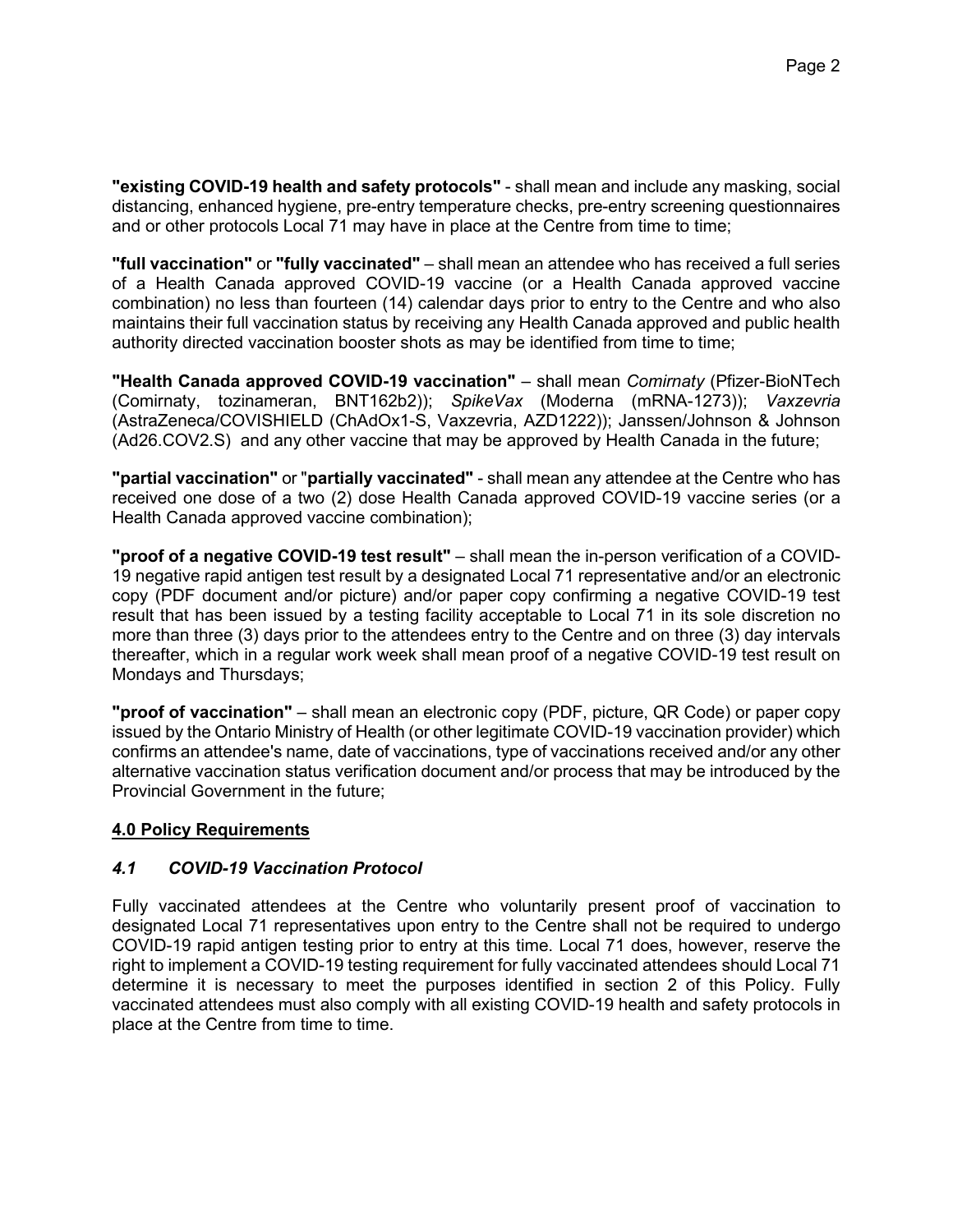# *4.2 COVID-19 Testing Protocol for Unvaccinated Attendees*

Any attendee at the Centre who is not fully vaccinated and/or who refuses to provide a Local 71 designated representation with their proof of vaccination upon entry must comply with all existing COVID-19 health and safety protocols in place at the Centre from time to time and undergo a COVID-19 rapid antigen testing prior to entry to the Centre in the presence of a Local 71 designated representative and produce a negative test result. Attendees that test positive following a COVID-19 rapid antigen test result must produce a negative COVID-19 PCR test result (issued by a reputable testing facility acceptable to Local 71 in its sole discretion) to a Local 71 designated representative no more than three (3) days prior to any subsequent entry to the Centre.

At this time, the cost of rapid antigen testing will be covered by Local 71. Local 71 does, however, reserve the right to require unvaccinated attendees seeking entry to the Centre to pay for the cost of the COVID-19 rapid antigen vaccination test prior to undergoing the test.

# *4.3 Protocol for Medical & Human Rights Code Exemption Requests*

Attendees seeking a medical exemption and/or *Human Rights Code* exemption from the COVID-19 rapid antigen testing requirement for entry to the Centre must contact Local 71 prior to their desired entry to the Centre and make arrangements to provide Local 71 with information/documentation substantiating their exemption request. Exemption requests must be sent to Local 71 by email [eric@ualocal71.com](mailto:eric@ualocal71.com) no less than forty-eight (48) hours prior to the desired/intended entry to the Centre.

Local 71 will consider all medical and/or *Human Rights Code* exemption requests on a case-bycase basis. An attendee seeking an exemption from the COVID-19 rapid antigen testing requirements will not be permitted entry to the Centre until Local 71 receives the necessary information/documentation to consider the request and issues a decision.

# For clarity:

An attendee seeking a medical exemption must provide Local 71 with documentation from the attendee's regular treating physician or registered nurse that confirms the existence a medical exemption and the effective time-period of that exemption.

An attendee seeking a *Human Rights Code* exemption must provide Local 71 with documentation that substantiates the exemption being sought by the attendee and the basis for the attendee's entitlement to that exemption.

# **5.0 Disclosure and Retention of Information**

All proof of vaccination status, COVID-19 test result and/or exemption documentation disclosed by attendees seeking entry to the Centre in accordance with this Policy may be collected and stored by Local 71 in accordance with applicable privacy legislation, including but not limited to the *Personal Information Protection and Electronic Documents Act* ("PIPEDA") and the *Personal Health Information Protection Act, 2004* ("PHIPA").